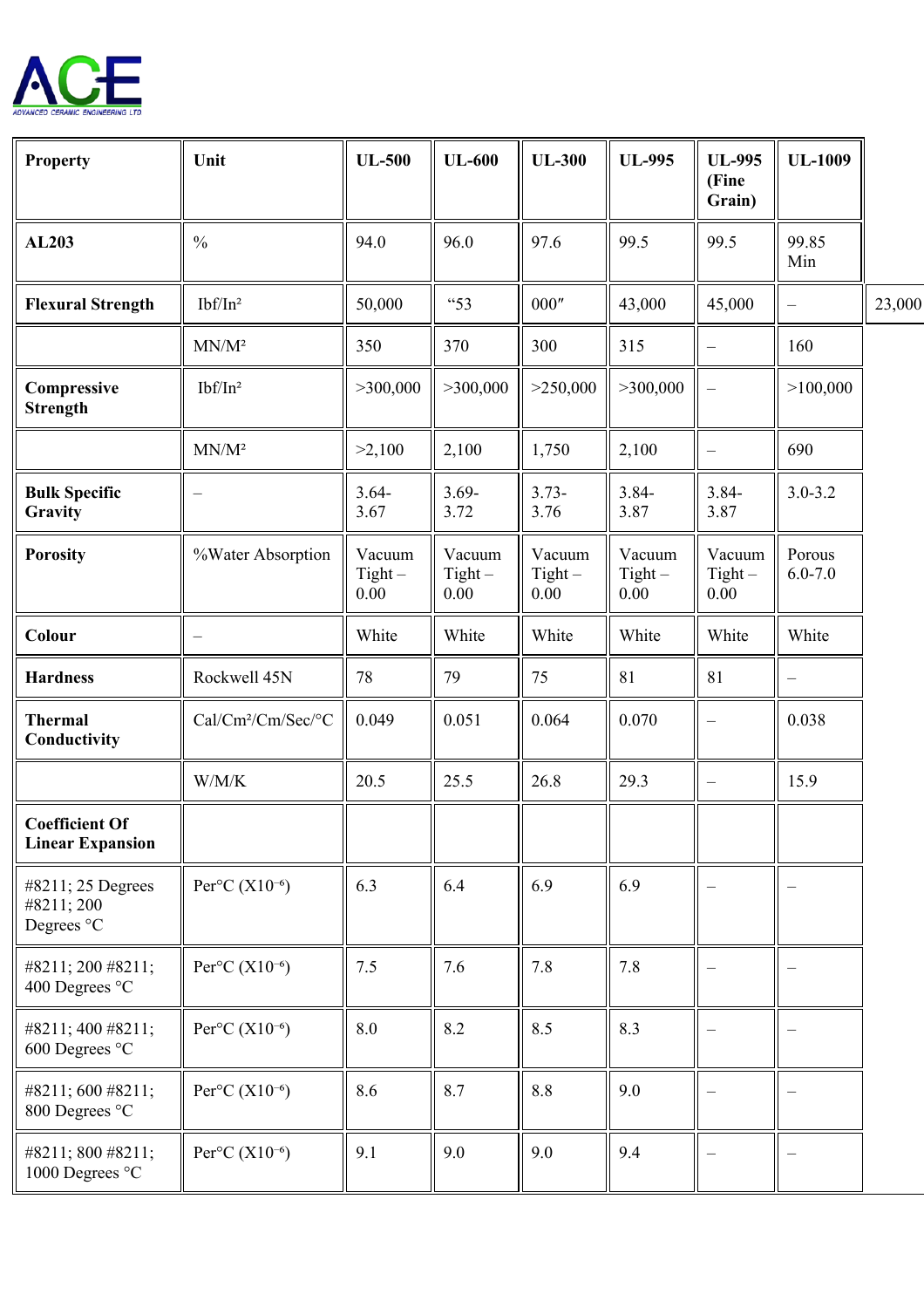

| <b>Property</b>                       | Unit                                             |                    | <b>UL-500</b>               | <b>UL-600</b>        | <b>UL-300</b>            | <b>UL-995</b>               | <b>UL-995</b><br>(Fine<br>Grain) | <b>UL-1009</b>           |  |
|---------------------------------------|--------------------------------------------------|--------------------|-----------------------------|----------------------|--------------------------|-----------------------------|----------------------------------|--------------------------|--|
| <b>Maximum Working</b><br>Temperature | $\mathcal{C}$                                    |                    | 1600                        | 1620                 | 1650                     | 1725                        | 1725                             | 1800                     |  |
| <b>Dielectric Strength</b>            | D.C Volts/Mil.<br>$(0.1002$ Thick-<br>Under Oil) |                    | 650                         | 675                  | 1100                     | 800                         |                                  |                          |  |
|                                       | KV/Mm                                            |                    | 25                          | 26                   | 43                       | 31                          | $\overline{\phantom{0}}$         |                          |  |
| <b>Te Value</b>                       | $/ ^{\circ} \text{C}$                            |                    | >950                        | >950                 | >1000                    | >975                        |                                  | >1000                    |  |
| <b>Volume Resistivity</b>             |                                                  |                    |                             |                      |                          |                             |                                  |                          |  |
| 25 Degrees °C                         | Ohm-Cm                                           |                    | $10^{14}$                   | $>10^{14}$           | $>10^{14}$               | $10^{14}$                   |                                  | $>10^{14}$               |  |
| 300 Degrees °C                        | Ohm-Cm                                           |                    | $2.0 \times 10^{12}$        | $2.0 \times 10^{12}$ | $1.0\times10^{12}$       | $2.0 \times 10^{11}$        |                                  | $7.0 \times 10^{11}$     |  |
| 600 Degrees °C                        | Ohm-Cm                                           |                    | $4.6 \times 10^{4}$         | $5.2 \times 10^8$    | $2.3 \times 10^{20}$     | $6.0\times108$              |                                  | $1.2 \times 10^{10}$     |  |
| 900 Degrees °C                        | $Ohm-Cm$                                         |                    | $3.5 \times 10^{4}$         | $4.1 \times 10^{8}$  | $5.0\times10^{8}$        | $2.5 \times 10^{6}$         |                                  | $1.6 \times 10^8$        |  |
| <b>Property</b>                       | Unit                                             | <b>UL-500</b>      |                             | <b>UL-600</b>        |                          |                             | <b>UL-300</b>                    |                          |  |
| <b>Dielectric Constant</b>            | $(E^{1}/E_{0})$                                  | 25°C 300°C 500°C   |                             | 25°C 300°C 500°C     |                          |                             | 25°C 300°C 500°C                 |                          |  |
| 10 MHz                                | $(E^{1}/E_{0})$                                  | 9.07   9.53   9.91 |                             | 9.30   9.65   10.10  |                          |                             | 9.53   9.91   10.14              |                          |  |
| 1000MHz                               | $(E^{1}/E_{0})$                                  | $9.04$   -   -     |                             | $9.20$   $-$   $-$   |                          |                             | $9.00$   $-$   $-$               |                          |  |
|                                       |                                                  | 8.98   9.26   9.40 |                             |                      | $9.16$   $9.30$   $9.45$ |                             |                                  |                          |  |
| 8500MHz                               | $(E^{1}/E_{0})$                                  |                    |                             |                      |                          |                             |                                  | $9.04$   $9.32$   $9.54$ |  |
| <b>Dissipation Factor</b>             | $(Tan\delta)$                                    |                    | 25°C 300°C 500°C            |                      | 25°C 300°C 500°C         |                             |                                  | 25°C 300°C 500°C         |  |
| 10MHz                                 | $(Tan\delta)$                                    |                    | 0.00026   0.00028   0.00341 |                      |                          | 0.00030   0.00061   0.00330 |                                  | 0.00004   0.00016   0.0  |  |
| 1000MHz                               | $(Tan\delta)$                                    |                    | $0.00062$  - -              |                      | $0.00044$   -   -        |                             |                                  | $0.00030$  - -           |  |
| 8500MHz                               | $(Tan\delta)$                                    |                    | 0.00078   0.00115   0.00155 |                      |                          | 0.00062   0.00085   0.00121 |                                  | 0.00045   0.00040   0.0  |  |